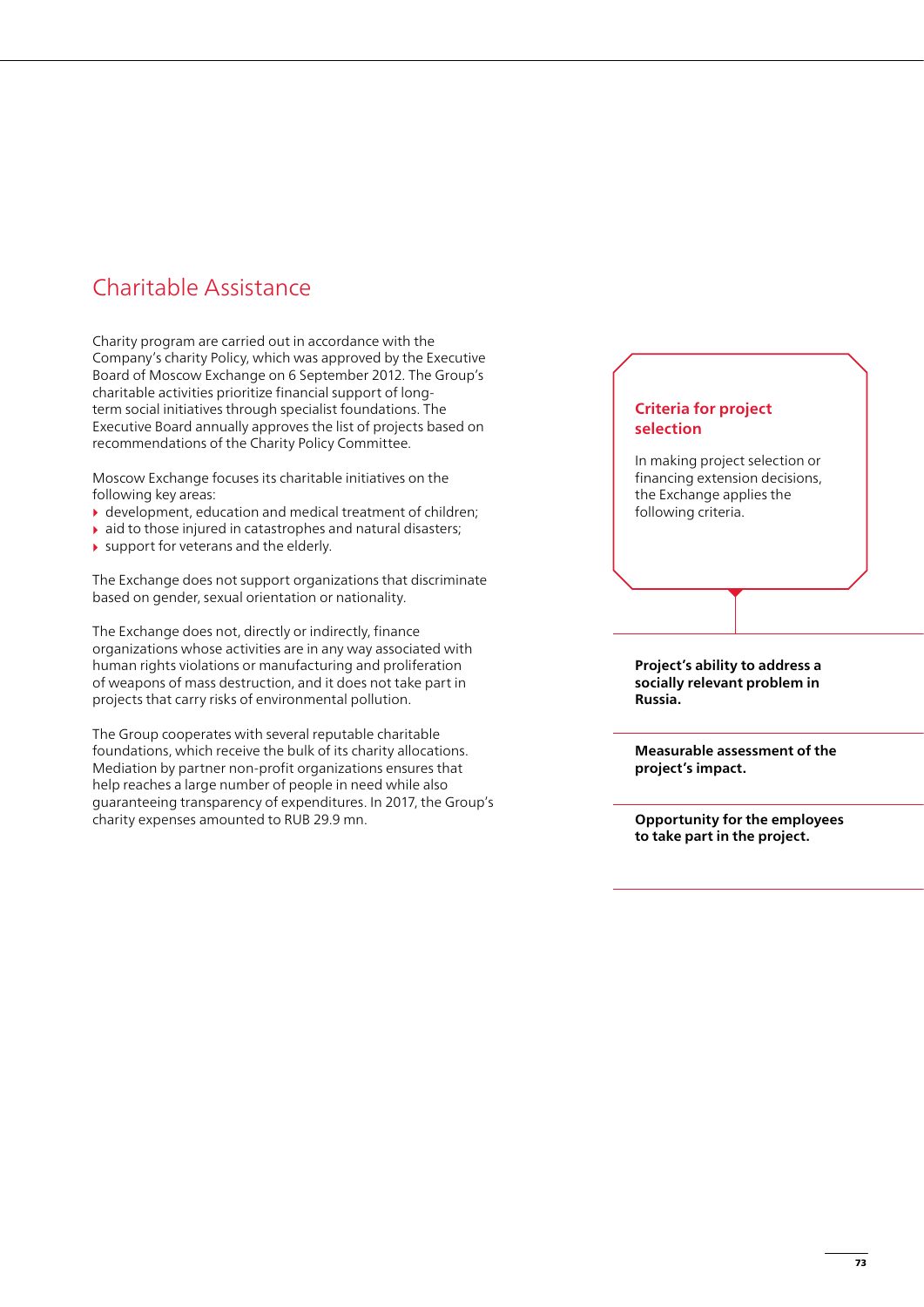#### **Support of Educational Programs**

In 2017, as part of the Exchange's continued cooperation with the New Teacher Charity Foundation for Education Support and Development that began in 2016, it allocated RUB 5 mn to support the Teacher for Russia program, which is a Russian project that sends talented youth and graduates of Russia's leading higher education institutions to teach in regular schools. The program is designed to provide access to quality education for children from areas with a challenging social environment, to raise the prestige of the teaching profession for the best Russian graduates and attract talented teachers to the school system, to launch the regular school transformation process and to implement new educational formats and technologies. At present, the program involves 170 teachers.

The Exchange's donations provide 15 mathematics and economics teachers from the Tambov, Voronezh and Kaluga regions with methodological support and scholarships.

### **Aid for Children**

Starting in 2014, the Exchange has partnered with the Gift of Life foundation, which focuses on helping children with cancer and other life-threatening illnesses. In 2017, the Exchange allocated RUB 7 mn to support the foundation's most important program – Voluntary Donation, which makes sure people donate enough blood to hospitals.

In 2017, NSD allocated over RUB 2 mn to Touching the Heart (Dmitry Malikov's foundation), Strana Chudes and Radost Detstva to purchase medicines, hightech hearing aids, a wheelchair, a commode chair and therapy for children.

The Group continued to implement a joint long-term project with Our Children Foundation running an integrative educational summer camp for children who live in social institutions and in families. In 2017, thanks to NSD's donation of around RUB 1 mn, ten children participated in the program. They went to the town of Kabardinka where they took part in master classes and psychological workshops helping to develop communication skills and to foster independence and responsibility in decision-making. Additionally, a group of children aged 7 to 17 who had suffered serious diseases enjoyed a stay at the Sheredar recreation and rehabilitation center.

In 2017, NSD continued financing the Danilovtsy volunteer movement and donated RUB 385,900. Volunteers organized events for cancer patients at the Rogachev Children's Hematology Center, Burdenko Neurosurgery Institute and Russian Children's Clinical Hospital.

#### **Aid for the Terminally Ill and Their Families**

In order to foster the development of hospice care in Russia, the Exchange works with Vera Charity Foundation, which supports over 20 hospices in Moscow and the Russian regions.

In 2017, the Exchange donated RUB 6 mn to programs and activities aimed at providing material, medical and social aid to families with terminally ill children, hospices for children and adults and regional healthcare establishments that render palliative care, as well as to the state-run Moscow Full-Service Palliative Care Centre of the Moscow Department of Health.

#### **Rehabilitation after Stroke**

Since 2014, the Exchange has cooperated with ORBI, the first and only foundation for combating stroke. The two organizations work to raise awareness of stroke prevention measures and to help stroke survivors get back to their normal lives, which also takes a financial burden off the government.

In 2017, the Exchange donated RUB 0.5 mn to help people who had suffered a stroke and their families. The funds were distributed between two programs:

- $\triangleright$  creation of occupational therapy simulation rooms at medical facilities engaged in rehabilitating patients with acute cerebrovascular diseases;
- ▶ organization of the Together Against Stroke campaign that aims to raise public awareness of stroke prevention and to foster healthy lifestyles.

#### **Support for Veterans and the Disabled**

In honor of the 72nd anniversary of the victory in World War II, the Group provided financial aid to veterans: one-time payments were received by 119 World War II veterans and disabled soldiers, home front workers, siege survivors and prisoners of concentration camps. The total amount of payments amounted to RUB 6.2 mn.